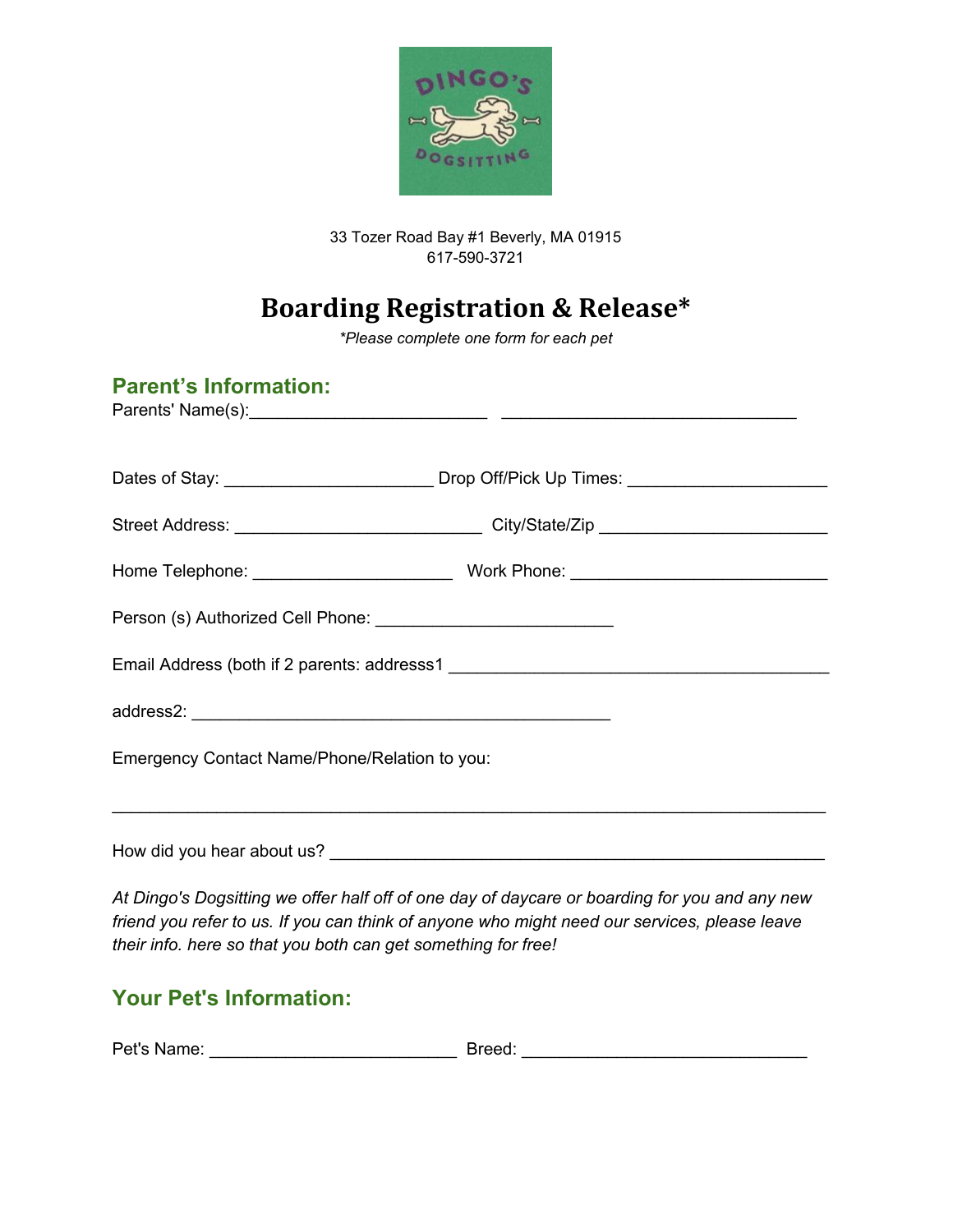Color (s): \_\_\_\_\_\_\_\_\_\_\_\_\_\_\_\_\_\_\_\_\_\_\_\_\_\_ Sex: M F Weight: \_\_\_\_\_\_\_\_\_\_\_\_\_\_\_\_\_\_\_\_

Birthday (month/year): \_\_\_\_\_\_\_\_\_\_\_\_\_\_\_\_\_\_\_\_

Is your dog fixed? : Yes No

Pet's behavior with people (circle one):

Fearful Aggressive Dominant Submissive Other (if other, please describe)

Pet's behavior with other animals (circle one):

Fearful Aggressive Dominant Submissive Other (if other, please describe)

Has your pet ever bitten another animal or human?: Yes No (if Yes, please explain)

Is your pet fully housebroken?: Yes No (if No, please explain)

If your pet is a dog, how is he/she off leash? A "flight risk"? (If so, please explain)

Has your pet ever been suspended from another daycare or boarding facility: Yes No (If so, please explain)

\_\_\_\_\_\_\_\_\_\_\_\_\_\_\_\_\_\_\_\_\_\_\_\_\_\_\_\_\_\_\_\_\_\_\_\_\_\_\_\_\_\_\_\_\_\_\_\_\_\_\_\_\_\_\_\_\_\_\_\_\_\_\_\_\_\_\_\_\_\_\_

\_\_\_\_\_\_\_\_\_\_\_\_\_\_\_\_\_\_\_\_\_\_\_\_\_\_\_\_\_\_\_\_\_\_\_\_\_\_\_\_\_\_\_\_\_\_\_\_\_\_\_\_\_\_\_\_\_\_\_\_\_\_\_\_\_\_\_\_\_\_\_\_

\_\_\_\_\_\_\_\_\_\_\_\_\_\_\_\_\_\_\_\_\_\_\_\_\_\_\_\_\_\_\_\_\_\_\_\_\_\_\_\_\_\_\_\_\_\_\_\_\_\_\_\_\_\_\_\_\_\_\_\_\_\_\_\_\_\_\_\_\_\_\_

\_\_\_\_\_\_\_\_\_\_\_\_\_\_\_\_\_\_\_\_\_\_\_\_\_\_\_\_\_\_\_\_\_\_\_\_\_\_\_\_\_\_\_\_\_\_\_\_\_\_\_\_\_\_\_\_\_\_\_\_\_\_\_\_\_\_\_\_\_\_\_\_

\_\_\_\_\_\_\_\_\_\_\_\_\_\_\_\_\_\_\_\_\_\_\_\_\_\_\_\_\_\_\_\_\_\_\_\_\_\_\_\_\_\_\_\_\_\_\_\_\_\_\_\_\_\_\_\_\_\_\_\_\_\_\_\_\_\_\_\_\_\_\_\_

\_\_\_\_\_\_\_\_\_\_\_\_\_\_\_\_\_\_\_\_\_\_\_\_\_\_\_\_\_\_\_\_\_\_\_\_\_\_\_\_\_\_\_\_\_\_\_\_\_\_\_\_\_\_\_\_\_\_\_\_\_\_\_\_\_\_\_\_\_\_\_

\_\_\_\_\_\_\_\_\_\_\_\_\_\_\_\_\_\_\_\_\_\_\_\_\_\_\_\_\_\_\_\_\_\_\_\_\_\_\_\_\_\_\_\_\_\_\_\_\_\_\_\_\_\_\_\_\_\_\_\_\_\_\_\_\_\_\_\_\_\_\_

Has your dog ever failed a temperament test at another doggie daycare? Yes No (if Yes, please explain)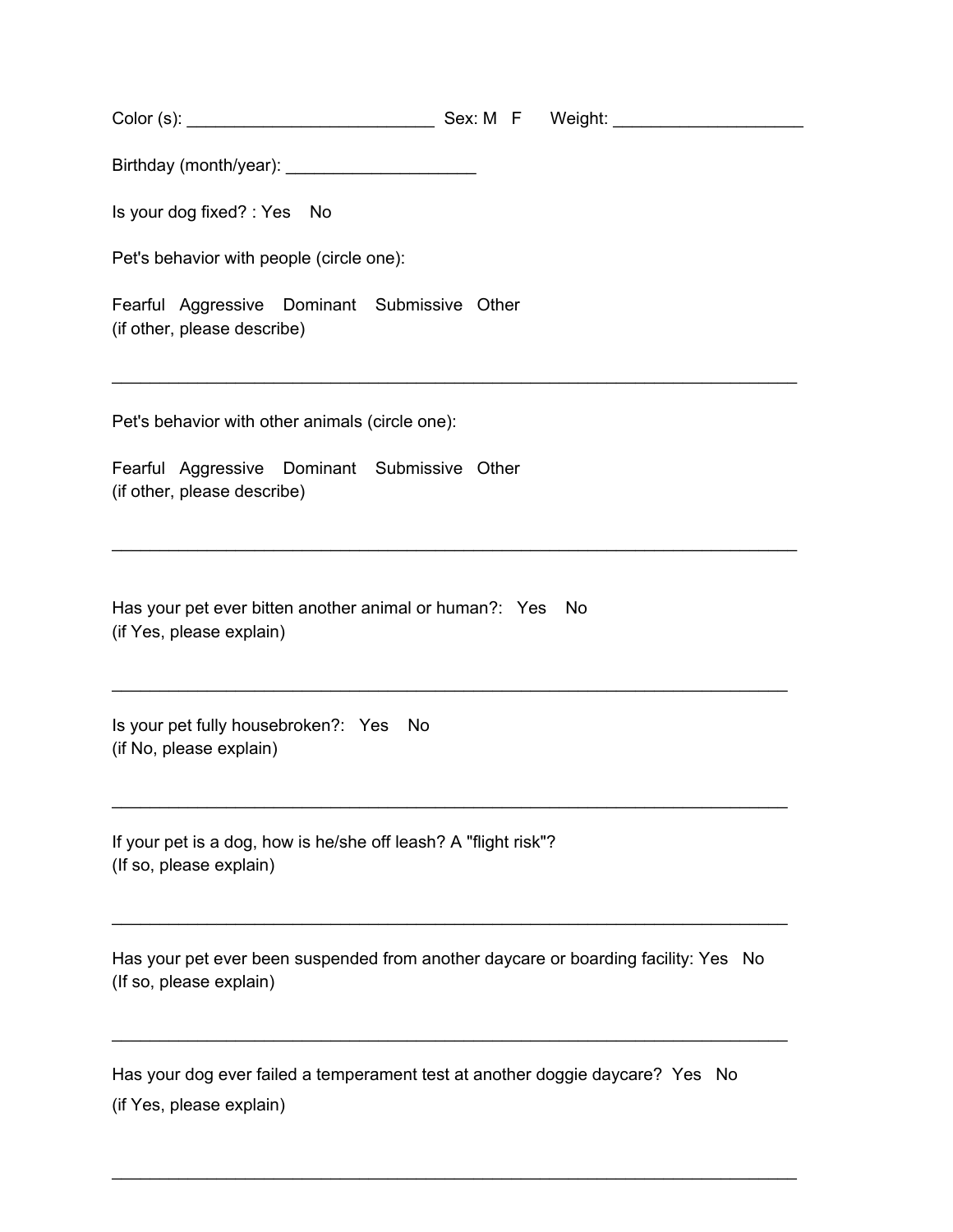## **Veterinarian Information:**

| Veterinarian Name/Office: |        |
|---------------------------|--------|
| Telephone #:              | Email: |
| Office Address:           |        |

#### **Medical/Health Information:**

| Vaccination Expiration Dates: (please provide a copy of your pets inoculation records |  |
|---------------------------------------------------------------------------------------|--|
| from your Vet)                                                                        |  |

| Bordatella (Kennel Cough): ___________________            |  |  |  |  |
|-----------------------------------------------------------|--|--|--|--|
|                                                           |  |  |  |  |
| Microchip No.: __________________________________         |  |  |  |  |
| *Flea/Tick Control (ex. K9 Advantix): ________________    |  |  |  |  |
|                                                           |  |  |  |  |
|                                                           |  |  |  |  |
| Please describe any additional health problems or issues: |  |  |  |  |
|                                                           |  |  |  |  |
| Is your dog allergic to anything we should know about:    |  |  |  |  |
|                                                           |  |  |  |  |

Describe any Medications needed:

#### **Feeding Instructions:**

To maintain your dog's normal diet when staying out overnight, we recommend that you bring your pet's own food. We also encourage that you bring anything that will make your pet feel more at home during their stay with us (toys, bedding, etc.).

\_\_\_\_\_\_\_\_\_\_\_\_\_\_\_\_\_\_\_\_\_\_\_\_\_\_\_\_\_\_\_\_\_\_\_\_\_\_\_\_\_\_\_\_\_\_\_\_\_\_\_\_\_\_\_\_\_\_\_\_\_\_\_\_\_\_\_\_\_\_\_\_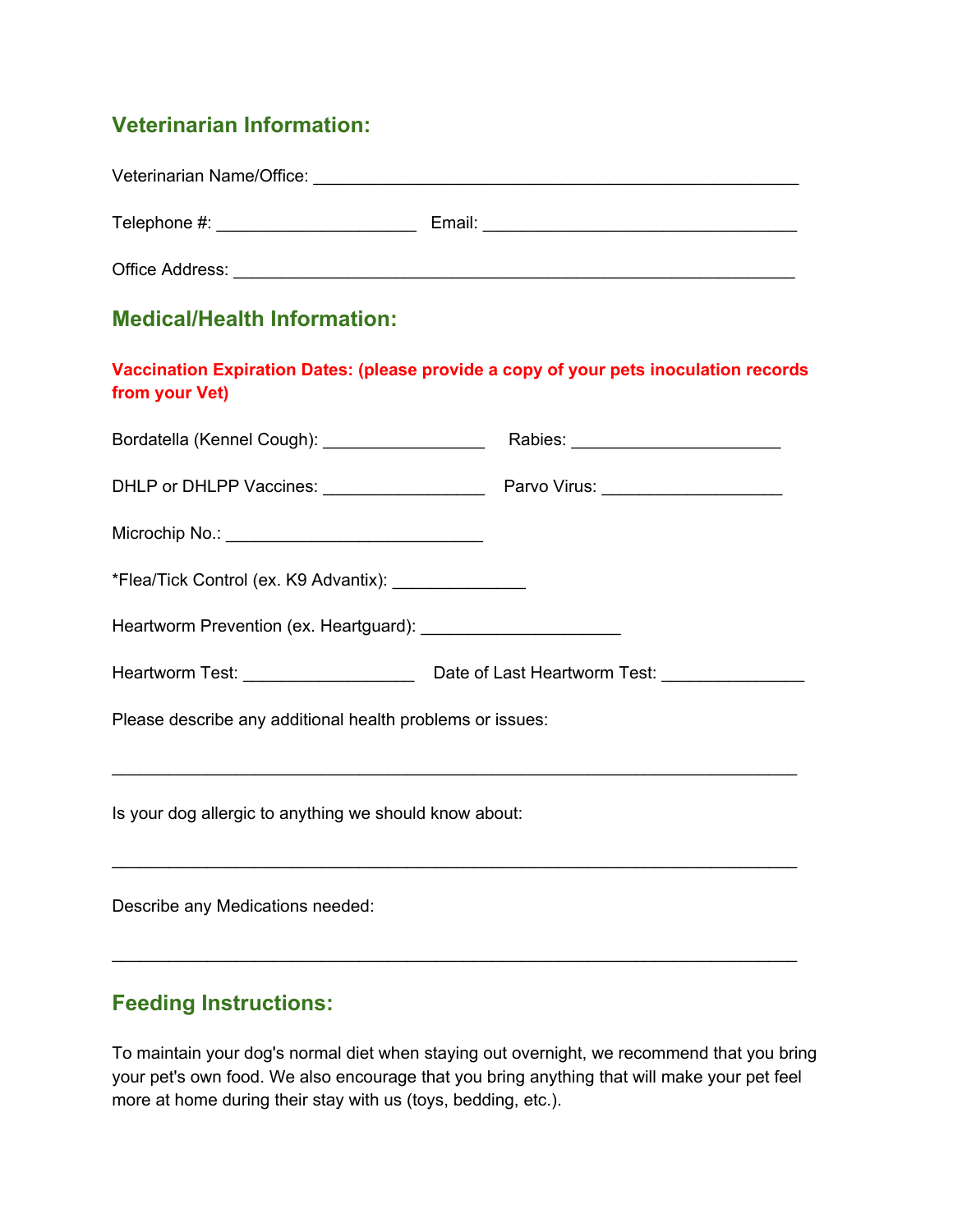| <b>Miscellaneous:</b>                                                          |  |  |  |  |
|--------------------------------------------------------------------------------|--|--|--|--|
|                                                                                |  |  |  |  |
|                                                                                |  |  |  |  |
| Has your dog ever run away or slipped out for an adventure? Yes No             |  |  |  |  |
|                                                                                |  |  |  |  |
|                                                                                |  |  |  |  |
| Is your pet allowed on furniture? Yes No                                       |  |  |  |  |
| How long can your pet be left alone and where do they stay while alone:        |  |  |  |  |
| Any tips for keeping your pet more comfortable?                                |  |  |  |  |
| Would you like to receive updates? By what method?                             |  |  |  |  |
| <b>Registration &amp; Release - Legal Stuff:</b>                               |  |  |  |  |
| By signing on the following line, you agree to the terms and conditions below: |  |  |  |  |
|                                                                                |  |  |  |  |

Date: \_\_\_\_\_\_\_\_\_\_\_\_\_\_\_\_\_\_\_\_\_\_\_\_\_\_\_\_\_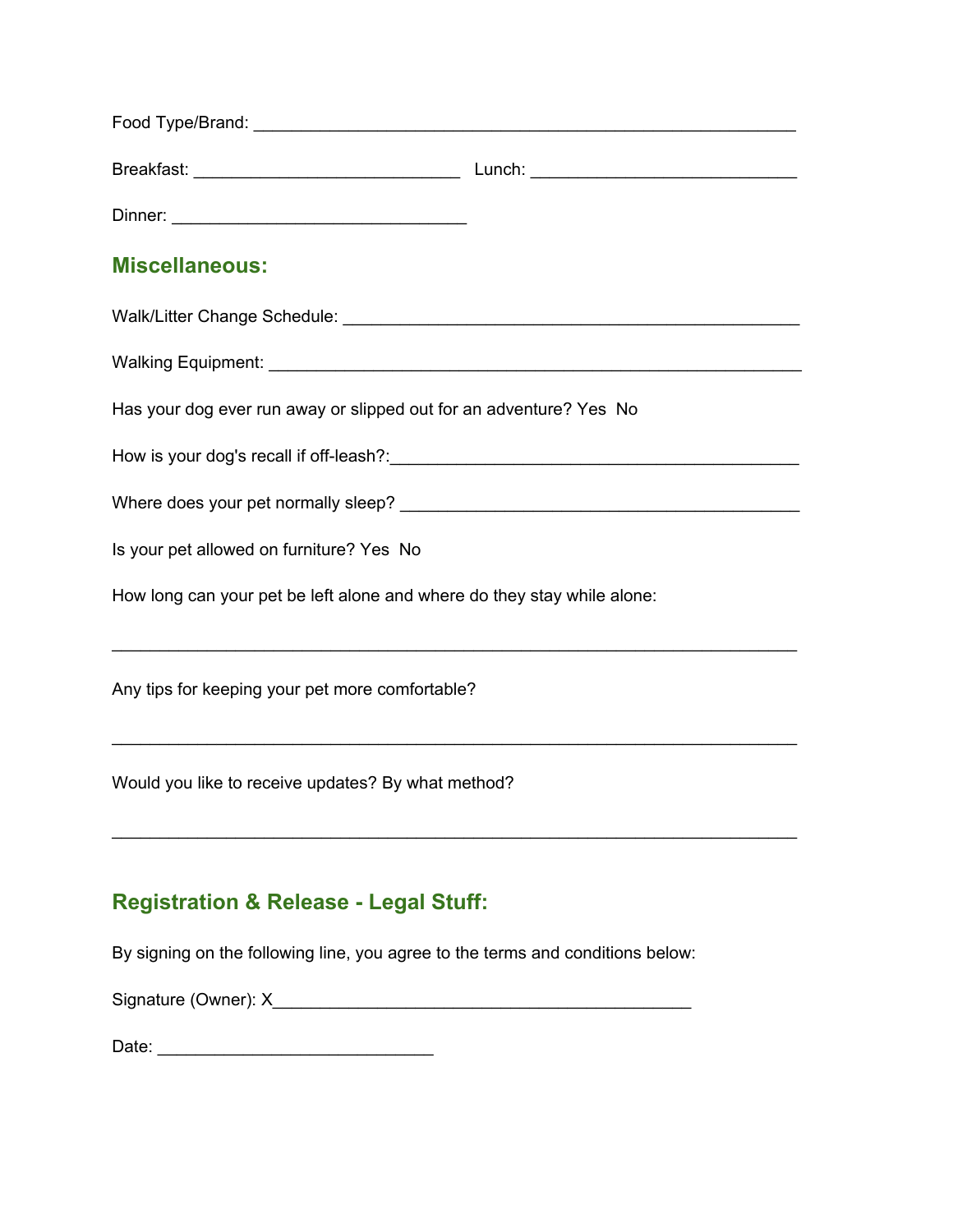1. Owner certifies the accuracy of all information Owner has conveyed about Owner's pet to DINGO'S DOGSITTING.

2. Owner represents that all information that Owner has given to DINGO'S DOGSITTING about Owner is accurate.

3. Owner agrees that if Owner's pet becomes ill or seems to be in need of medical consideration, DINGO'S DOGSITTING, at its sole discretion, reserves the right to administer aid and/or to engage the services of a veterinarian and the expenses thereof shall be paid by the Owner. Owner gives consent to DINGO'S DOGSITTING to act on the Owner's behalf in obtaining emergency veterinary care at the Owner's expense if deemed necessary by DINGO'S DOGSITTING. Owner agrees to indemnify and holds DINGO'S DOGSITTING and its employees harmless from said expenses.

4. Owner understand that any problem, including but not limited to injury, illness or death that occurs while on our premises, and all dog(s) will be treated as deemed best by the staff of DINGO'S DOGSITTING, in their sole discretion, and that I assume full financial responsibility for any and all expenses involved.

5. Owner agrees that their dog is in good general health, and valid proof that he/she is current on Rabies, DHLPP, Bordetella and Parvovirus vaccinations will be provided. In addition, Owner agrees that their dog is on a scheduled flea/tick prevention program. Dogs arriving with fleas will be refused service.

6. Owner hereby grants DINGO'S DOGSITTING the right to videotape, photograph, and/or record their dog during their time at DINGO'S DOGSITTING and to post and/or reproduce any and all photographs taken (as well as Owner's dog's name) on or in, without limitation, DINGO'S DOGSITTING'S website, promotional materials and merchandise, without becoming liable to the Owner or Owner's dog for any royalty payment of any kind. DINGO'S DOGSITTING shall be the exclusive owner of the results and all such tapings, photography, and recordings will be used only by DINGO'S DOGSITTING in its own promotion, advertising, sale or publicizing.

7. Owner agrees that should their dog exhibit inappropriate aggressive behavior toward other dogs or employees, for the safety of all concerned he or she will be placed isolated in a separate room or be temporarily relocated to a traditional boarding facility of our choosing.

8. In the event a dog is abandoned at DINGO'S DOGSITTING, due diligence will be undertaken to locate the owner. If the owner cannot be located, the dog will be delivered to the nearest animal shelter.

9. DINGO'S DOGSITTING reserves the right to refuse any dog.